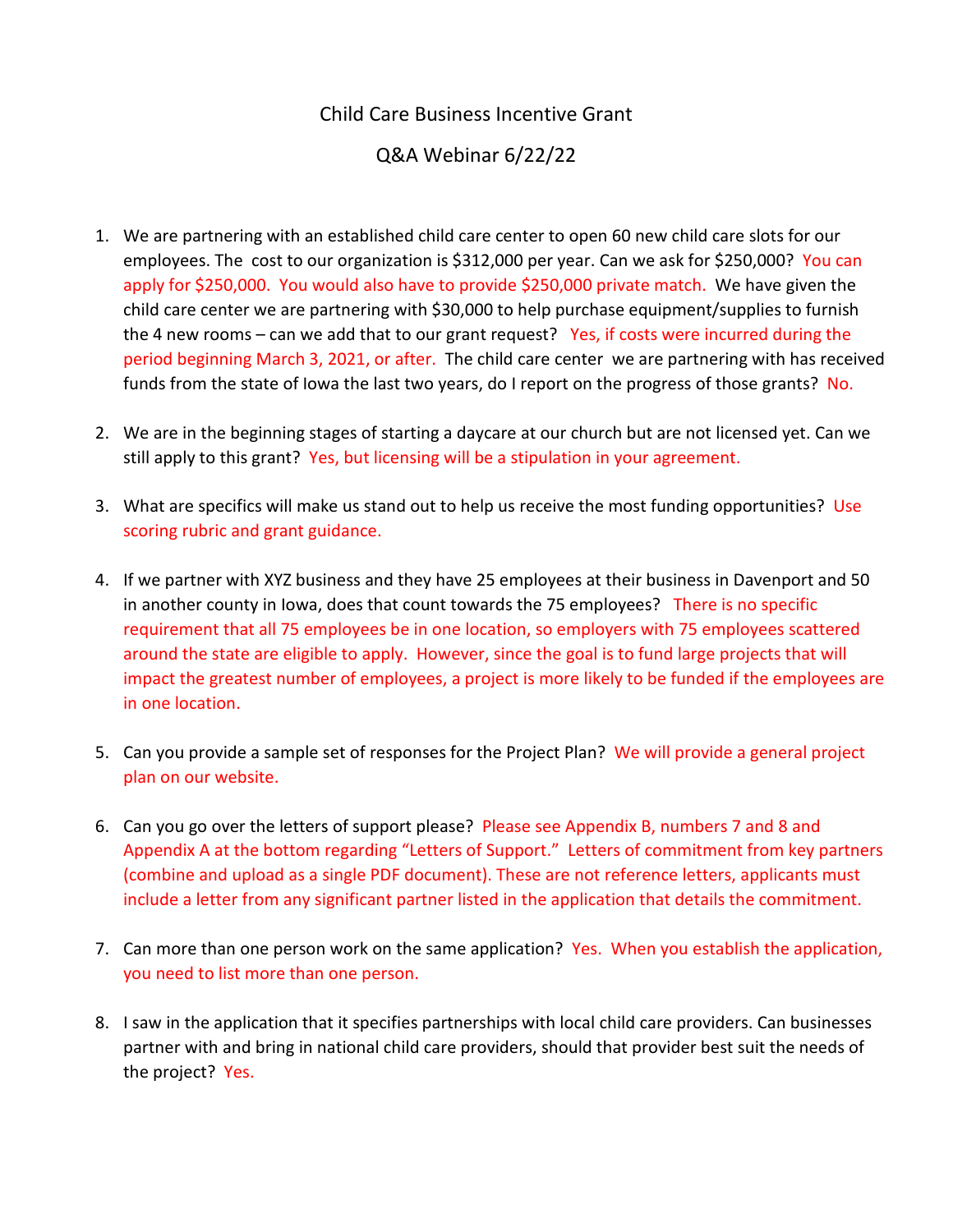- 9. Hi Kathy, who is the best person to talk to, to ask Caregiver provider questions (we are a childcare provider)? Ryan Page at DHS - [rpage@dhs.state.ia.us.](mailto:rpage@dhs.state.ia.us) Please note, a child care provider would NOT be an eligible applicant for this grant opportunity.
- 10. Regarding the Private Funds documentation section, is a letter from our Chief Financial Officer attesting to the availability of the funds sufficient to address this? Yes. We are a Fortune 100 company and showing banking information is challenging.
- 11. What happens my center partners with a business and they close or go bankrupt? Sustainability is part of the grant application. All private match funds must be certified by an accountant.
	- a. What happens if I partner with a business, and I sell my business during this funding time? This would be between you and the business. The business would be the awardee (not the child care center) and the business would have an agreement with the child care center.
	- b. Will the new owner be able to continue this program? That would be up to the business awarded grant funds.
- 12. If I partner (my center) with XYZ business and they purchase 10 slots and it's approved through this grant, do those slots have to be used for XYZ's employees or can my partner XYZ business allow employees that I hire to use those slots? The non-child care business/employer is the applicant for the funding (XYZ business). If XYZ business is applying for the funding to purchase slots at a child care facility they are partnering with, the slots are for the employees of XYZ business (NOT the child care facility).
- 13. Can you describe what can be used for the "in kind" contributions by employers? For instance, would it be allowable for employers to cover rent for an extended period of time or to provide construction labor, etc. Daren L. Relph, Wayne County Hospital Yes.
- 14. We are wanting to open our own facility to offer this for our employees so we can help retention and recruitment of our staff. Would a letter from our accountant or our CFO be appropriate to display we have available funds? Yes. I want to make sure I am understanding correctly, we have to have the same amount of available funds to match the grant money, is that correct? Yes.
- 15. Can you please elaborate on what provider would qualify as a national provider? There is not a specific definition of a national provider. There are some child care businesses that have locations nationwide. An applicant for the funding to partner with a child care facility for slots may partner with any licensed or registered child care facility.
- 16. What happens if the business I partner with closes? What happens to the funding? A sustainability plan is part of the application. Specific issues will be addressed as they come up. The business is the awardee (not the child care center) so the funding is tied to the business.